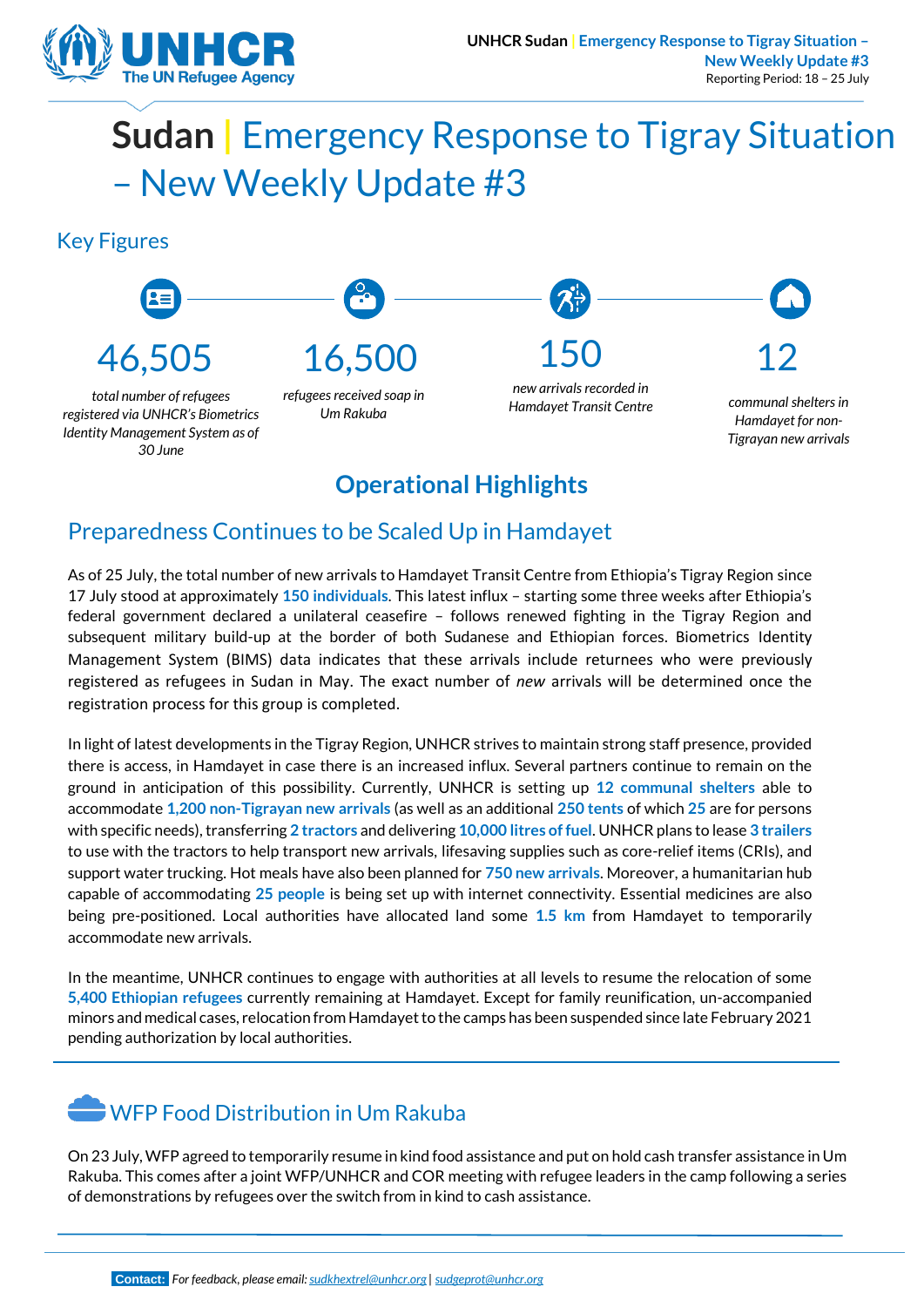

## Cases of Acute Jaundice Recorded in Um Rakuba Camp

According to reports from Health partners, **246 cases** of acute jaundice syndrome have been recorded in Um Rakuba with **7 individuals** reportedly testing positive for hepatitis E. In addition to this, **4 cases** of acute jaundice and **3 cases** of hepatitis E in Tunaydbah and **1 case** of hepatitis E in Hamdayet have been identified. No fatalities have been reported thus far. Jaundice can be one symptom of hepatitis E, which is a virus that damages the liver, and is transmitted by eating food or drinking contaminated water. UNHCR and partners have been working to improve sanitation in the camps, increase the availability of safe drinking water and promote improvements in personal and community hygiene practices.

On average, water provision in Um Rakuba is approximately **31 l/p/d** and **21 l/p/d** in Tunaydbah. In Village 8, the daily average was **14.7 l/p/d** and **21 l/p/d** in Hamdayet.

Water chlorination has been increased in Um Rakuba and Tunaydbah camps with enhanced water quality testing and monitoring currently ongoing. In Hamdayet, UNHCR handed over a generator to operational partner COOPI, which is expected to enhance productivity of the water treatment plant network and satisfy the needs of both people of concern and the nearby host community. **16,500 people** received soap in Um Rakuba and a similar distribution is planned for Tunaydbah camp next week. An inter-agency task force has also been initiated to strengthen water quality monitoring at water distribution points, conduct cleaning exercise campaigns in both camps, disinfect boreholes, decommission emergency latrines, bolster hygiene promotion and carry out surveillance and active case finding.

### Flood Preparedness

Access roads to Um Rakuba and Tunaydbah camps have been rehabilitated and are now **100% passable** although some minor quick fixes continue to be carried out in view of the current weather condition. According to WFP, **100%** of the access road and **75%** of internal roads have been completed in Tunaydbah. In Um Rakuba, **77%** of the access road and **95%** of internal roads have been finalised. Work will continue to be scaled up following the Eid break. This work is part of a joint UNHCR-WFP project intended to bolster flood preparedness by guaranteeing access to and around the sites during the rainy season. In the meantime, work to elevate critical service structures in flood prone areas (clinics, schools, distribution points), deliver essential supplies and equipment, and rehabilitate damaged International Humanitarian Base Camp structures used by UNHCR and partners for office space and overnight accommodation, will continue.

## **W** Protection

Efforts to scale up mental health and psychosocial support (MHPSS) programming in the camps are currently underway starting with the mapping of psychosocial counseling service providers inside the camps. A previously established working group has been re-activated with clear terms of reference, MHPSS standard operating procedures and templates for data collection. In addition, several trainings on appropriate MHPSS services, including first aid, for community based refugee networks and protection and health staff are scheduled to take place next week. While many refugees show resilience, their mental health is often put under significant stress. In response, UNHCR and protection and health partners are exploring how best to integrate MHPSS into existing interventions to support the development of positive coping mechanisms in addressing and alleviating stress.